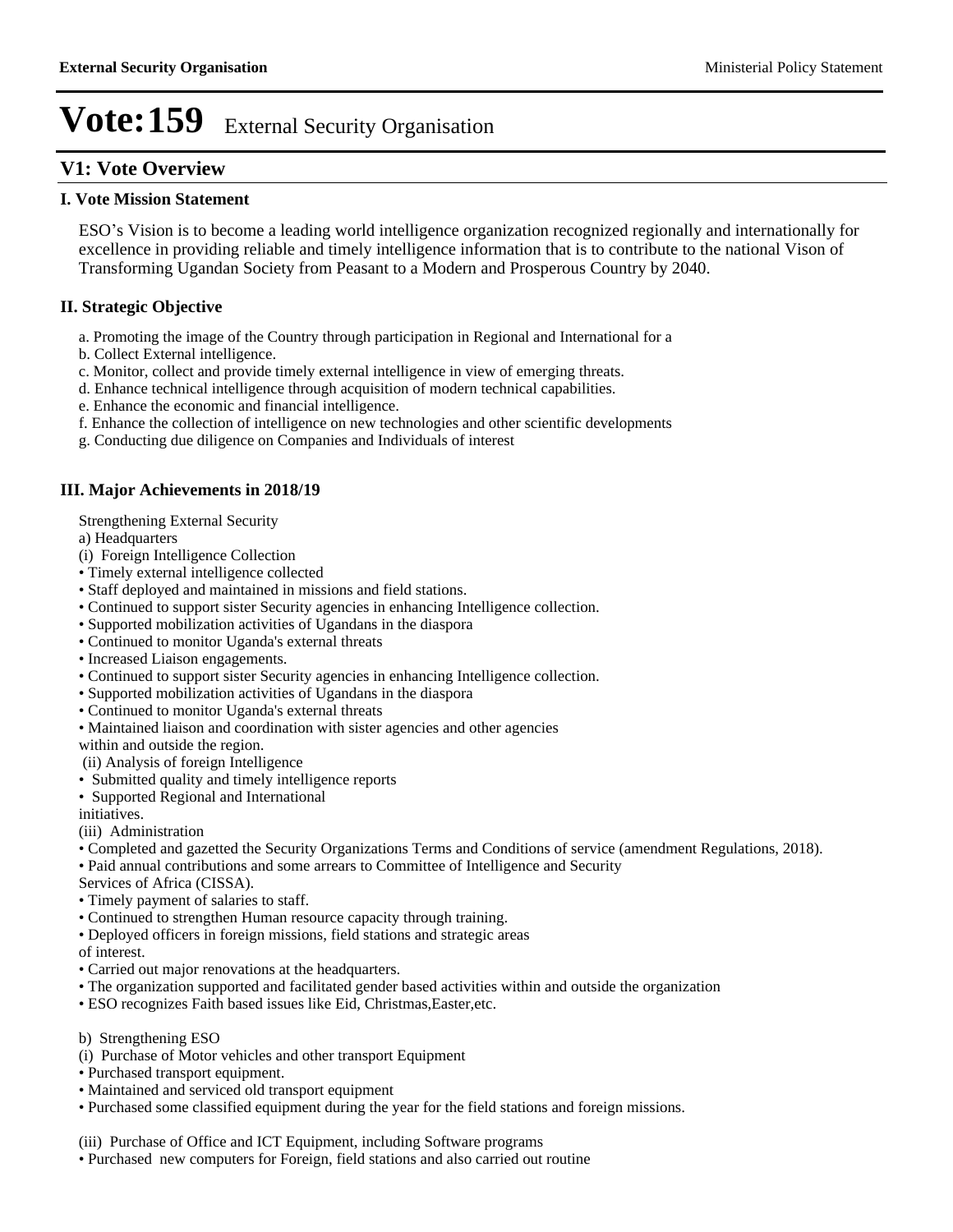maintenance.

- Purchased software for field stations and Foreign stations.
- (iii) Purchase of Specialized Machinery & Equipment
- Procured some sophisticated equipment to enhance communication.
- Purchased classified assets for the foreign missions and field stations.
- Carried out routine maintenance of equipment and machinery.

## **IV. Medium Term Plans**

In line with the External Security Organisation Strategic Plan(SIP), the vote will Provide timely and reliable External intelligence to ensure national security, construct new ESO Headquarters, Implement the Amended Terms and Conditions of Service(Regulations,2018), mainstream gender and equity, purchase machinery and transport equipment as well as Upgrading Katonga International Centre in the Medium Term.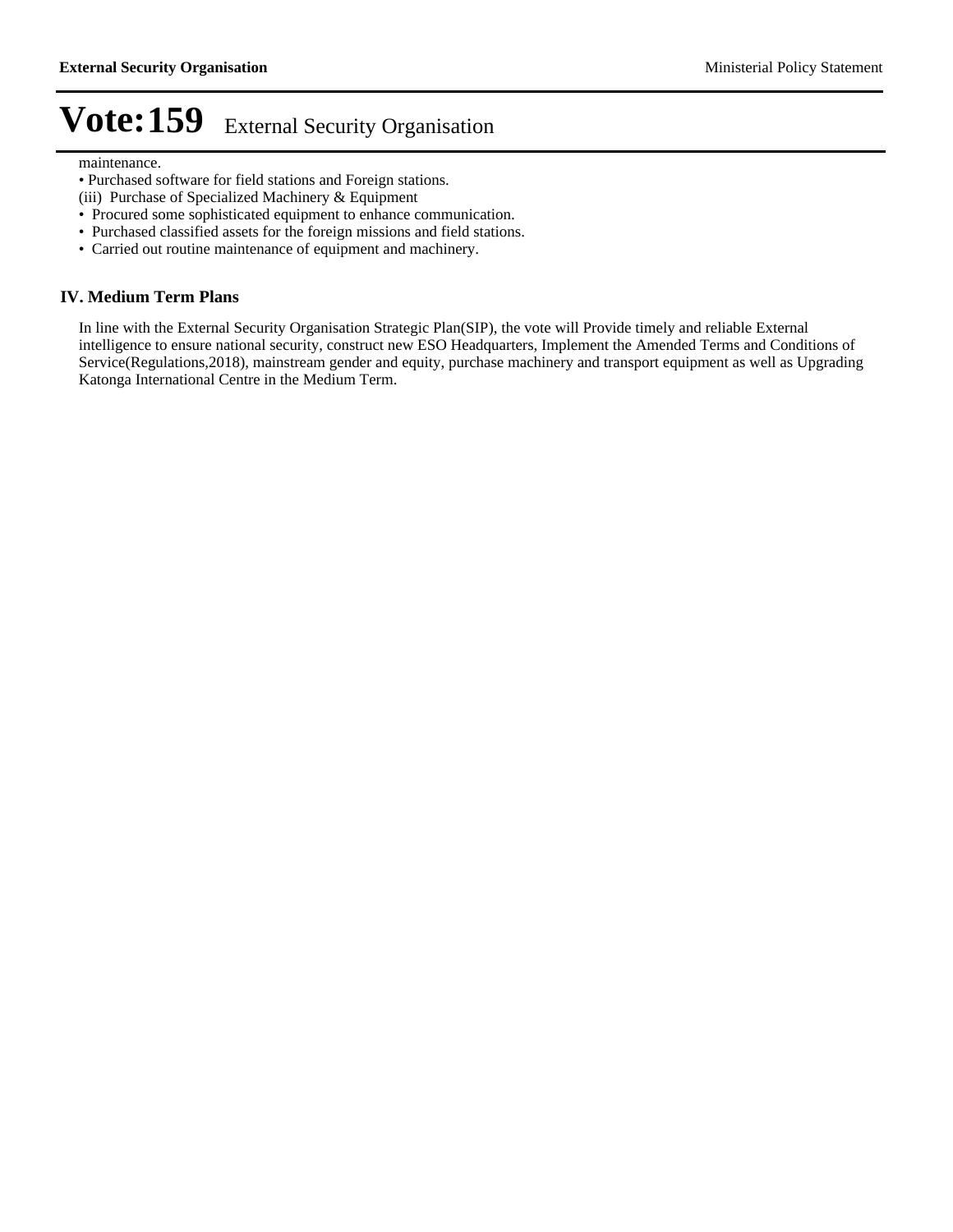## **V. Summary of Past Performance and Medium Term Budget Allocations**

**Table 5.1: Overview of Vote Expenditures (UShs Billion)**

|                                                      |                  | 2018/19            |               | <b>MTEF Budget Projections</b>            |         |         |         |         |         |
|------------------------------------------------------|------------------|--------------------|---------------|-------------------------------------------|---------|---------|---------|---------|---------|
|                                                      |                  | 2017/18<br>Outturn | <b>Budget</b> | <b>Approved Expenditure</b><br>by End Dec | 2019/20 | 2020/21 | 2021/22 | 2022/23 | 2023/24 |
| <b>Recurrent</b>                                     | Wage             | 11.764             | 11.764        | 5.882                                     | 11.764  | 12.353  | 12.970  | 13.619  | 14.300  |
|                                                      | Non Wage         | 22.349             | 22.570        | 16.427                                    | 22.837  | 26.262  | 31.515  | 37.818  | 45.381  |
| Devt.                                                | GoU              | 0.392              | 3.892         | 3.419                                     | 3.892   | 4.670   | 4.670   | 4.670   | 4.670   |
|                                                      | Ext. Fin.        | 0.000              | 0.000         | 0.000                                     | 0.000   | 0.000   | 0.000   | 0.000   | 0.000   |
|                                                      | <b>GoU</b> Total | 34.505             | 38.226        | 25.728                                    | 38.493  | 43.285  | 49.155  | 56.107  | 64.351  |
| <b>Total GoU+Ext Fin (MTEF)</b>                      |                  | 34.505             | 38.226        | 25.728                                    | 38.493  | 43.285  | 49.155  | 56.107  | 64.351  |
| <b>Arrears</b>                                       |                  | 4.778              | 4.840         | 4.840                                     | 12.569  | 0.000   | 0.000   | 0.000   | 0.000   |
| <b>Total Budget</b>                                  |                  | 39.283             | 43.066        | 30.568                                    | 51.062  | 43.285  | 49.155  | 56.107  | 64.351  |
| <b>A.I.A Total</b>                                   |                  | N/A                | N/A           | N/A                                       | N/A     | N/A     | N/A     | N/A     | N/A     |
| <b>Grand Total</b>                                   |                  | 39.283             | 43.066        | 30.568                                    | 51.062  | 43.285  | 49.155  | 56.107  | 64.351  |
| <b>Total Vote Budget</b><br><b>Excluding Arrears</b> |                  | 34.505             | 38.226        | 25.728                                    | 38.493  | 43.285  | 49.155  | 56.107  | 64.351  |

## **VI. Budget By Economic Clasification**

**Table V6.1 2018/19 and 2019/20 Budget Allocations by Item**

|                                        |        | 2018/19 Approved Budget |       |              |        | 2019/20 Draft Estimates |            |              |
|----------------------------------------|--------|-------------------------|-------|--------------|--------|-------------------------|------------|--------------|
| <b>Billion Uganda Shillings</b>        | GoU    | Ext. Fin                | AIA   | <b>Total</b> | GoU    | Ext. Fin                | <b>AIA</b> | <b>Total</b> |
| <b>Output Class: Outputs Provided</b>  | 34.334 | 0.000                   | 0.000 | 34.334       | 34.601 | 0.000                   | 0.000      | 34.601       |
| 211 Wages and Salaries                 | 14.007 | 0.000                   | 0.000 | 14.007       | 14.007 | 0.000                   | 0.000      | 14.007       |
| 212 Social Contributions               | 0.000  | 0.000                   | 0.000 | 0.000        | 0.267  | 0.000                   | 0.000      | 0.267        |
| 213 Other Employee Costs               | 0.737  | 0.000                   | 0.000 | 0.737        | 1.111  | 0.000                   | 0.000      | 1.111        |
| 221 General Expenses                   | 0.806  | 0.000                   | 0.000 | 0.806        | 0.806  | 0.000                   | 0.000      | 0.806        |
| 222 Communications                     | 0.320  | 0.000                   | 0.000 | 0.320        | 0.320  | 0.000                   | 0.000      | 0.320        |
| 223 Utility and Property Expenses      | 1.377  | 0.000                   | 0.000 | 1.377        | 1.527  | 0.000                   | 0.000      | 1.527        |
| 224 Supplies and Services              | 16.093 | 0.000                   | 0.000 | 16.093       | 15.569 | 0.000                   | 0.000      | 15.569       |
| 227 Travel and Transport               | 0.749  | 0.000                   | 0.000 | 0.749        | 0.749  | 0.000                   | 0.000      | 0.749        |
| 228 Maintenance                        | 0.245  | 0.000                   | 0.000 | 0.245        | 0.245  | 0.000                   | 0.000      | 0.245        |
| <b>Output Class: Capital Purchases</b> | 3.892  | 0.000                   | 0.000 | 3.892        | 3.892  | 0.000                   | 0.000      | 3.892        |
| <b>312 FIXED ASSETS</b>                | 3.892  | 0.000                   | 0.000 | 3.892        | 3.892  | 0.000                   | 0.000      | 3.892        |
| <b>Output Class: Arrears</b>           | 4.840  | 0.000                   | 0.000 | 4.840        | 12.569 | 0.000                   | 0.000      | 12.569       |
| 321 DOMESTIC                           | 4.840  | 0.000                   | 0.000 | 4.840        | 12.569 | 0.000                   | 0.000      | 12.569       |
| <b>Grand Total:</b>                    | 43.066 | 0.000                   | 0.000 | 43.066       | 51.062 | 0.000                   | 0.000      | 51.062       |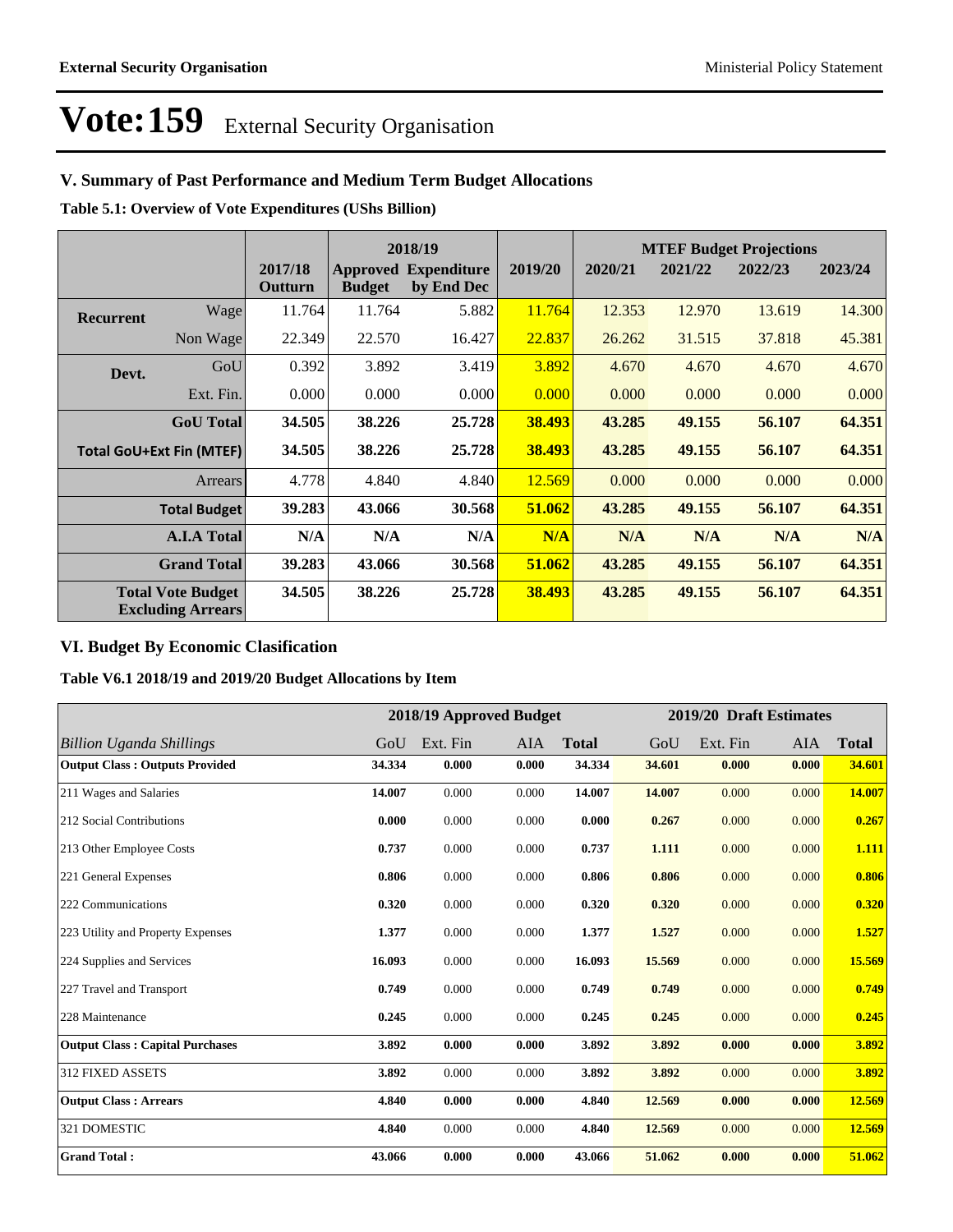| Total excluding<br>Arrears | 38.226 | $\boldsymbol{0.000}$ | $\boldsymbol{0.000}$ | 38.226 | 38.493 | 0.000 | 0.000 |  |
|----------------------------|--------|----------------------|----------------------|--------|--------|-------|-------|--|
|                            |        |                      |                      |        |        |       |       |  |

#### **VII. Budget By Programme And Subprogramme**

#### **Table V7.1: Past Expenditure Outturns and Medium Term Projections by Programme and SubProgramme**

| Billion Uganda shillings           |                                     | FY 2018/19                |                                   |                                             | <b>Medium Term Projections</b> |         |         |         |
|------------------------------------|-------------------------------------|---------------------------|-----------------------------------|---------------------------------------------|--------------------------------|---------|---------|---------|
|                                    | <b>FY 2017/18</b><br><b>Outturn</b> | Approved<br><b>Budget</b> | <b>Spent By</b><br><b>End Dec</b> | 2019-20<br><b>Proposed</b><br><b>Budget</b> | 2020-21                        | 2021-22 | 2022-23 | 2023-24 |
| 51 Strengthening External Security | 39.283                              | 43.066                    | 30.568                            | 51.062                                      | 43.285                         | 49.155  | 56.107  | 64.351  |
| 01 Headquarters                    | 38.891                              | 39.174                    | 27.150                            | 47.170                                      | 38.615                         | 44.485  | 51.436  | 59.681  |
| 0983 Strengthening ESO             | 0.392                               | 3.892                     | 3.419                             | 3.892                                       | 4.670                          | 4.670   | 4.670   | 4.670   |
| <b>Total for the Vote</b>          | 39.283                              | 43.066                    | 30.568                            | 51.062                                      | 43.285                         | 49.155  | 56.107  | 64.351  |
| <b>Total Excluding Arrears</b>     | 34.505                              | 38.226                    | 25.728                            | 38.493                                      | 43.285                         | 49.155  | 56.107  | 64.351  |

#### **VIII. Programme Performance and Medium Term Plans**

#### **Table V8.1: Programme Outcome and Outcome Indicators ( Only applicable for FY 2019/20)**

**Programme :** 51 Strengthening External Security

**Programme Objective** To ensure national security for sustainable development through collection of timely external intelligence.

**Responsible Officer:** DIRECTOR GENERAL ESO

**Programme Outcome:** Timely External intelligence collection

*Sector Outcomes contributed to by the Programme Outcome*

**1. Improved Firepower capacity, delivery Mobility, troop protection and deployability**

#### **2. Improved infrastructure**

**:**

|                                                              |                 |                  | <b>Performance Targets</b> |           |             |  |
|--------------------------------------------------------------|-----------------|------------------|----------------------------|-----------|-------------|--|
| <b>Outcome Indicators</b>                                    |                 |                  | 2019/20                    | 2020/21   | 2021/22     |  |
|                                                              | <b>Baseline</b> | <b>Base</b> year | <b>Target</b>              | Projectio | Projectio   |  |
|                                                              |                 |                  |                            | n         | $\mathbf n$ |  |
| • Quality of external intelligence reports                   |                 |                  | 760                        | 780       | 780         |  |
| • Level of Participation in International Security framework | High            | High             | High                       |           |             |  |
| <b>SubProgramme: 01 Headquarters</b>                         |                 |                  |                            |           |             |  |
| Output: 01 Foreign intelligence collection                   |                 |                  |                            |           |             |  |
| Number of Intelligence reports generated                     |                 |                  | 760                        | 780       | 780         |  |
| Output: 02 Analysis of external intelligence information     |                 |                  |                            |           |             |  |
| Number of intelligence reports generated                     |                 |                  | 760                        | 780       | 780         |  |

### **IX. Major Capital Investments And Changes In Resource Allocation**

**Table 9.1: Major Capital Investment (Capital Purchases outputs over 0.5Billion)**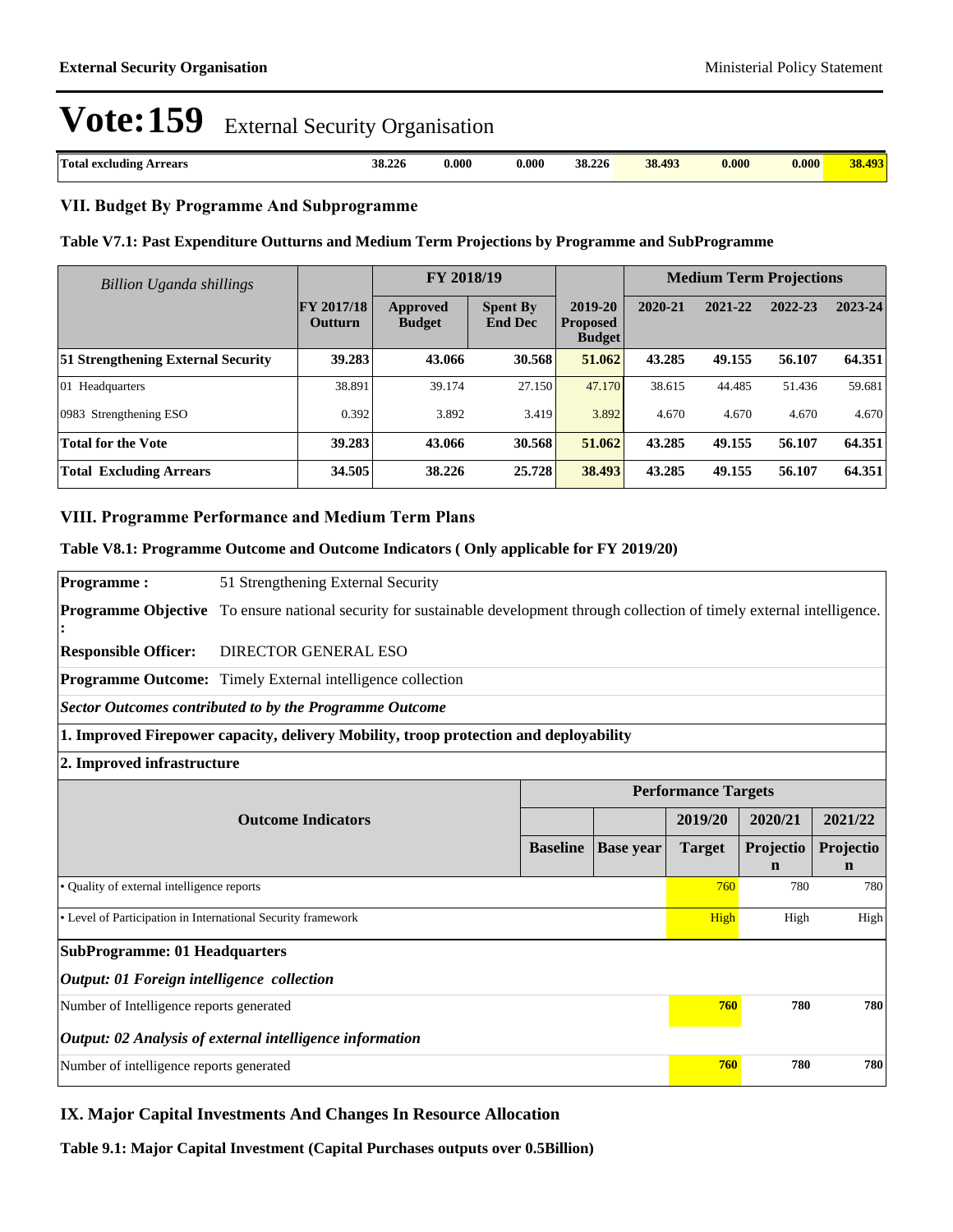|                                                                                 | FY 2019/20     |                                                                                                                                                                                                                                                                                |                                                                                                       |
|---------------------------------------------------------------------------------|----------------|--------------------------------------------------------------------------------------------------------------------------------------------------------------------------------------------------------------------------------------------------------------------------------|-------------------------------------------------------------------------------------------------------|
| <b>Appr. Budget and Planned Outputs</b>                                         |                | <b>Expenditures and Achievements by</b><br>end Dec                                                                                                                                                                                                                             | <b>Proposed Budget and Planned</b><br><b>Outputs</b>                                                  |
| <b>Vote 159 External Security Organisation</b>                                  |                |                                                                                                                                                                                                                                                                                |                                                                                                       |
| Program: 11 51 Strengthening External Security                                  |                |                                                                                                                                                                                                                                                                                |                                                                                                       |
| Development Project: 0983 Strengthening ESO                                     |                |                                                                                                                                                                                                                                                                                |                                                                                                       |
| Output: 11 51 75 Purchase of Motor Vehicles and Other Transport Equipment       |                |                                                                                                                                                                                                                                                                                |                                                                                                       |
| To enhance transport services                                                   |                | Purchased one Mini Bus. Maintained and<br>serviced old transport equipment<br>Purchased some classified equipment during<br>the quarter for the field stations and foreign<br>missions.<br>Maintenance of transport equipment                                                  | • Retooling ESO with transport facilities and<br>specialized equipment<br>• Acquire classified assets |
| <b>Total Output Cost(Ushs Thousand)</b>                                         | 1,752,704      | 1,552,704                                                                                                                                                                                                                                                                      | 1,752,704                                                                                             |
| Gou Dev't:                                                                      | 1,752,704      | 1,552,704                                                                                                                                                                                                                                                                      | 1,752,704                                                                                             |
| Ext Fin:                                                                        | $\overline{0}$ | $\mathbf{0}$                                                                                                                                                                                                                                                                   |                                                                                                       |
| A.I.A:                                                                          | $\overline{0}$ | $\Omega$                                                                                                                                                                                                                                                                       |                                                                                                       |
| Output: 11 51 77 Purchase of Specialised Machinery & Equipment                  |                |                                                                                                                                                                                                                                                                                |                                                                                                       |
| Purchase of advanced technical Equipment to enhance<br>intelligence collection. |                | Procured some sophisticated equipment to<br>enhance communication. Purchased classified<br>assets for the foreign missions and field<br>stations. Carried out routine maintenance of<br>equipment and machinery.<br>Enhanced technical capabilities of our foreign<br>stations | • Acquired classified machinery.<br>• Retooling ESO with classified assets                            |
| <b>Total Output Cost(Ushs Thousand)</b>                                         | 2,103,296      | 1,829,892                                                                                                                                                                                                                                                                      | 2,103,296                                                                                             |
| Gou Dev't:                                                                      | 2,103,296      | 1,829,892                                                                                                                                                                                                                                                                      | 2,103,296                                                                                             |
| Ext Fin:                                                                        | $\overline{0}$ | $\mathbf{0}$                                                                                                                                                                                                                                                                   |                                                                                                       |
| A.I.A:                                                                          | $\mathbf{0}$   | $\Omega$                                                                                                                                                                                                                                                                       | $\overline{0}$                                                                                        |

## **X. Vote Challenges and Plans To Improve Performance**

#### **Vote Challenges**

Inadequate budgetary provisions that lead to inadequate response to:

• emerging global threats such as terrorism, cyber-crime, human trafficking and money laundering.

- Organization's deployment capacity
- Organization's advanced intelligence trainings.

Outstanding arrears of staff benefits such as gratuity, pension and leave arrears etc.

Administrative issues: Delayed approval of the amended Terms and Conditions of Service(Regulations,2018) resulted into; Accumulation of gratuity arrears

- Holding onto officers beyond the retirement age
- Undue anxiety among staff

#### **Plans to improve Vote Performance**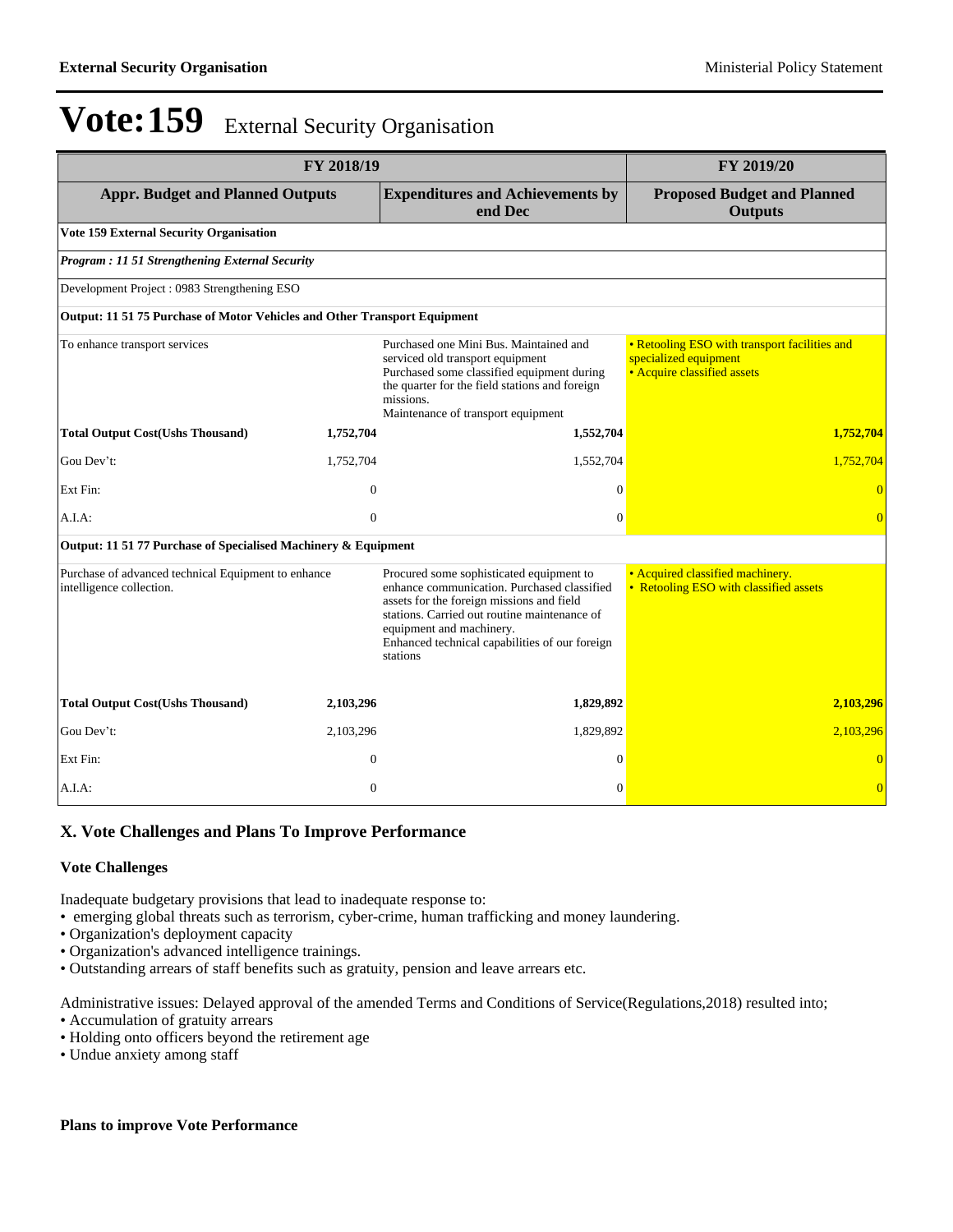Acquirement modern technical equipment.

Deploy in all Uganda's missions.

Upgrade of Katonga International Center.

Training.

Construction of New Headquarters for the External Security Organization

### **XI Off Budget Support**

#### **Table 11.1 Off-Budget Support by Sub-Programme**

N/A

#### **XII. Vote Cross Cutting Policy And Other Budgetary Issues**

#### **Table 12.1: Cross- Cutting Policy Issues**

**Issue Type: HIV/AIDS Objective :** To increase HIV(AIDS) awareness, offer preferential treatment and reduce stigma among staff living with HIV/AIDS **Issue of Concern :** Increased infection, stigmatization ,loss of trained manpower and decline in productivity **Planned Interventions :** Provision of Medication and HIV/AIDS awareness. Partner with Government and non Government agencies to sensitize staff about the dangers of HIV/AIDS. **Budget Allocation (Billion) :** 0.350 **Performance Indicators:** Increased output from staff living with HIV/AIDS Enhanced management of staff infected with HIV/AIDS Increased level of awareness on issues of non discrimination and marginalization with regard to HIV/AIDS **Issue Type: Gender Objective :** To increase PWDs, Women and Youth level of participation and control in decision making. **Issue of Concern :** Low level of participation and control in decision making. **Planned Interventions :** Recruitment of more qualified Female staff. More women promoted to managerial positions. Skilled training in specialized areas The Organization's Recruitment is geared towards Regional balancing, Marginalized Tribes and People with Disabilities (PWDs) **Budget Allocation (Billion) :** 1.650 **Performance Indicators:** The Organization's work force is about 40% in favour of women. Number of recruited people with disabilities. Number of trained PWDs,women and youths Number of promoted PWDs,women and youths **Issue Type: Enviroment Objective :** To reduce issues of dumping **Issue of Concern :** Dumping harmful products into the country. **Planned Interventions :** Provide intelligence to cub the harmful dumping

**Budget Allocation (Billion) :** 0.280